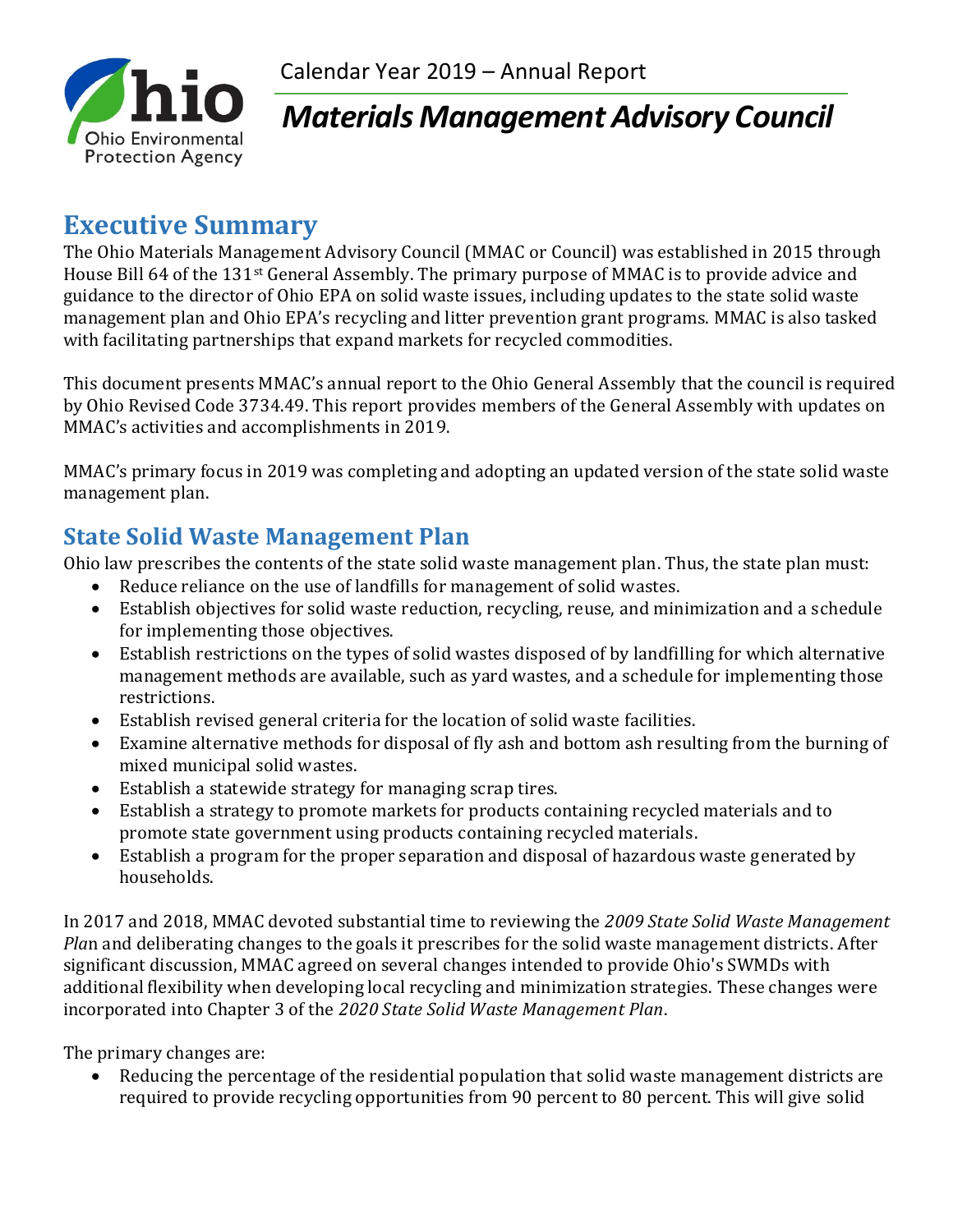waste management districts the ability to relocate poorly performing recycling services for better utilization of assets.

• Replacing the industrial waste objective for recycling with providing programs and services to industrial generators. Previously, SWMDs were tasked with a goal to reduce and recycle 66 percent of the industrial waste generated in their member counties. Due to the lack of a data submission requirement, the data gathered and used to judge the industrial waste goal was found to be unreliable at best. This change allows for the reallocation of solid waste management districts' staff time from collecting unreliable data in favor of working with industrial generators on improving their recycling programs.

#### **Market Development Strategy**

In 2019, MMAC focused on developing a market development strategy to include in the new state solid waste management plan. Lack of markets is often one of the primary barriers to recycling certain materials. In some cases, it is the distance from the collection service or processing facility which makes getting the material to the end user cost prohibitive. In other cases, it is due to inadequate processing capacity. Those factors combined with the low value of recyclable commodities and high contamination levels have led to steep increases in the cost services. Ohio EPA can bring interested parties together to discuss possible solutions.

In early 2019, MMAC convened a subcommittee of five members to provide recommendations to Ohio EPA for a market development strategy. The subcommittee helped Ohio EPA identify key stakeholders and contact those stakeholders. Stakeholders the subcommittee contacted included:

- Ohio Department of Transportation, Office of Materials Management.
- Jobs Ohio.
- Innovate Ohio.
- OSU's Sustainability Institute.
- Rumpke.
- Kurtz Brothers.
- Flexible Pavements of Ohio.
- Clean Lights.

Based on input from stakeholders, the subcommittee recommended Ohio EPA focus its market development strategy on the following four materials:

- organics, primarily food waste.
- glass.
- plastic.
- fiber.

Ohio EPA used recommendations from the stakeholders that were consulted and the subcommittee's input to identify short-and long-term objectives. Some of the primary market development strategies included in the *2020 State Solid Waste Management Plan* are:

- Upgrade equipment at material recovery facilities
- Increase capacity for food recovery
- Convene a subcommittee to develop a long-term strategy for addressing markets for glass in Ohio